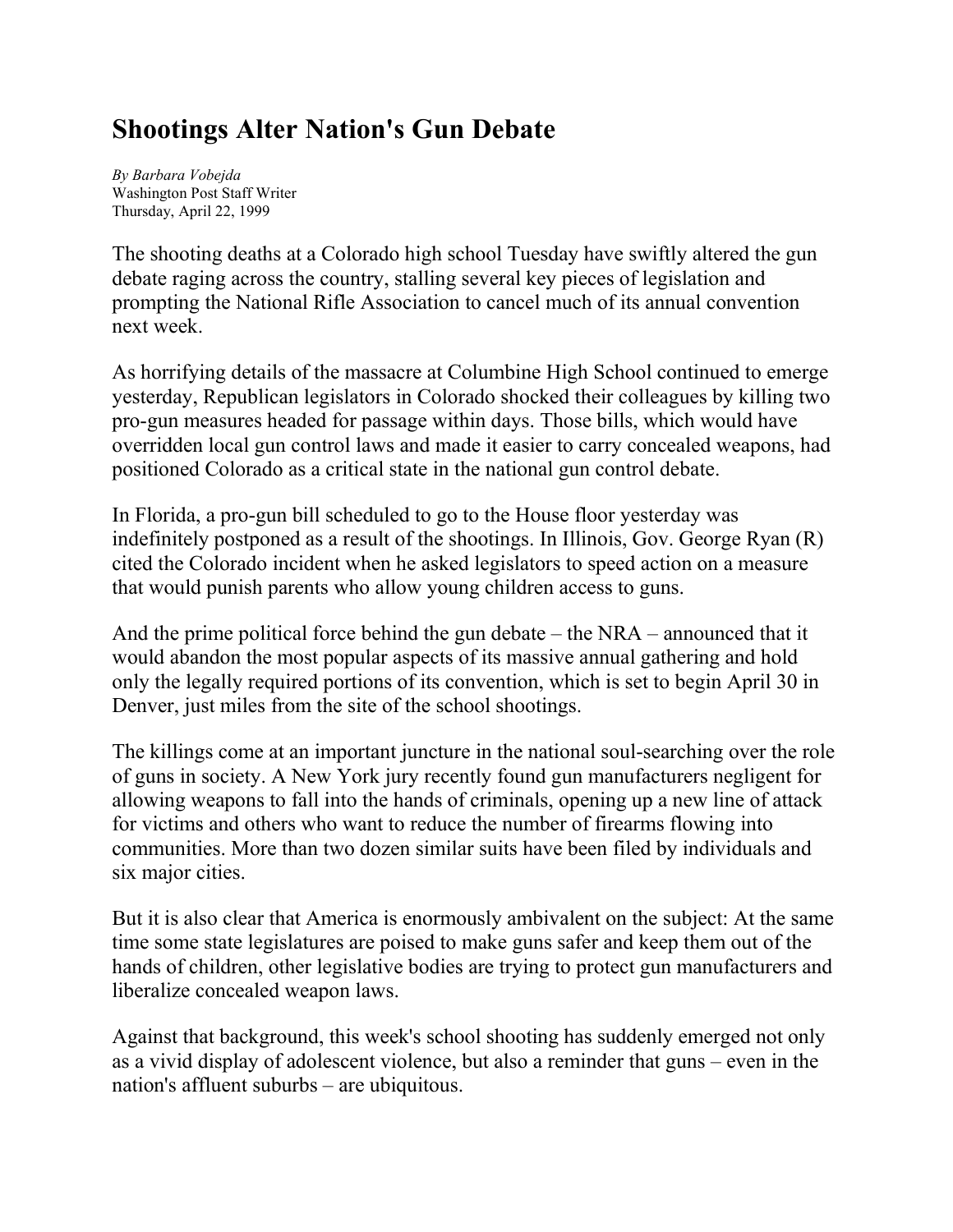The two high school students, Eric Harris and Dylan Klebold, were armed with two sawed-off shotguns, a semiautomatic rifle and a pistol, according to a senior law enforcement source citing a preliminary assessment.

Even before police could learn where the boys acquired the guns, Colorado Gov. Bill Owens (R) and several Republican leaders in the state retreated from their earlier support of two major gun bills.

"Our total focus should be with those families," said state Sen. Ken Chlouber (R), sponsor of the concealed weapons bill. "Anything this General Assembly could discuss is insignificant compared to that loss."

The withdrawal of those bills was a stunning victory for gun control forces, who had viewed Colorado as an important test after Missouri voters recently rejected a measure that would have allowed more concealed weapons.

"This is of enormous proportions," said Brian Malte, associate western director for Handgun Control, an advocacy group. "This goes way beyond what happened in any school last year and breaks down any myth that this is a regional problem. This is a nationwide problem."

The second Colorado bill was the subject of bitter contention within the state. It would have eliminated local gun laws, including Denver's ban on assault weapons, which prevented the NRA from displaying such firearms in its convention exhibit hall.

Among pro-gun forces, this was considered a golden year in Colorado. After a dozen years of veto threats during the governorship of Roy Romer (D), Owens had signaled his support for the concealed weapons bill and other gun legislation.

Pro-gun advocates also recognized the public relations power of the shootings outside Denver, but questioned whether the tragedy would have a long-term impact.

"Of course there are a number of those . . . who will immediately make a political issue out of any tragedy of this sort," said Rep. Robert L. Barr Jr. (R-Ga.), an NRA board member. "It really pulls us away from addressing the more fundamental issue that caused this. It's not a gun control problem. It's a culture control problem."

In Florida, the House speaker ordered a bill designed to insulate gun makers from lawsuits withdrawn from consideration, making it unlikely that the measure would be resurrected before the legislative session adjourns next week.